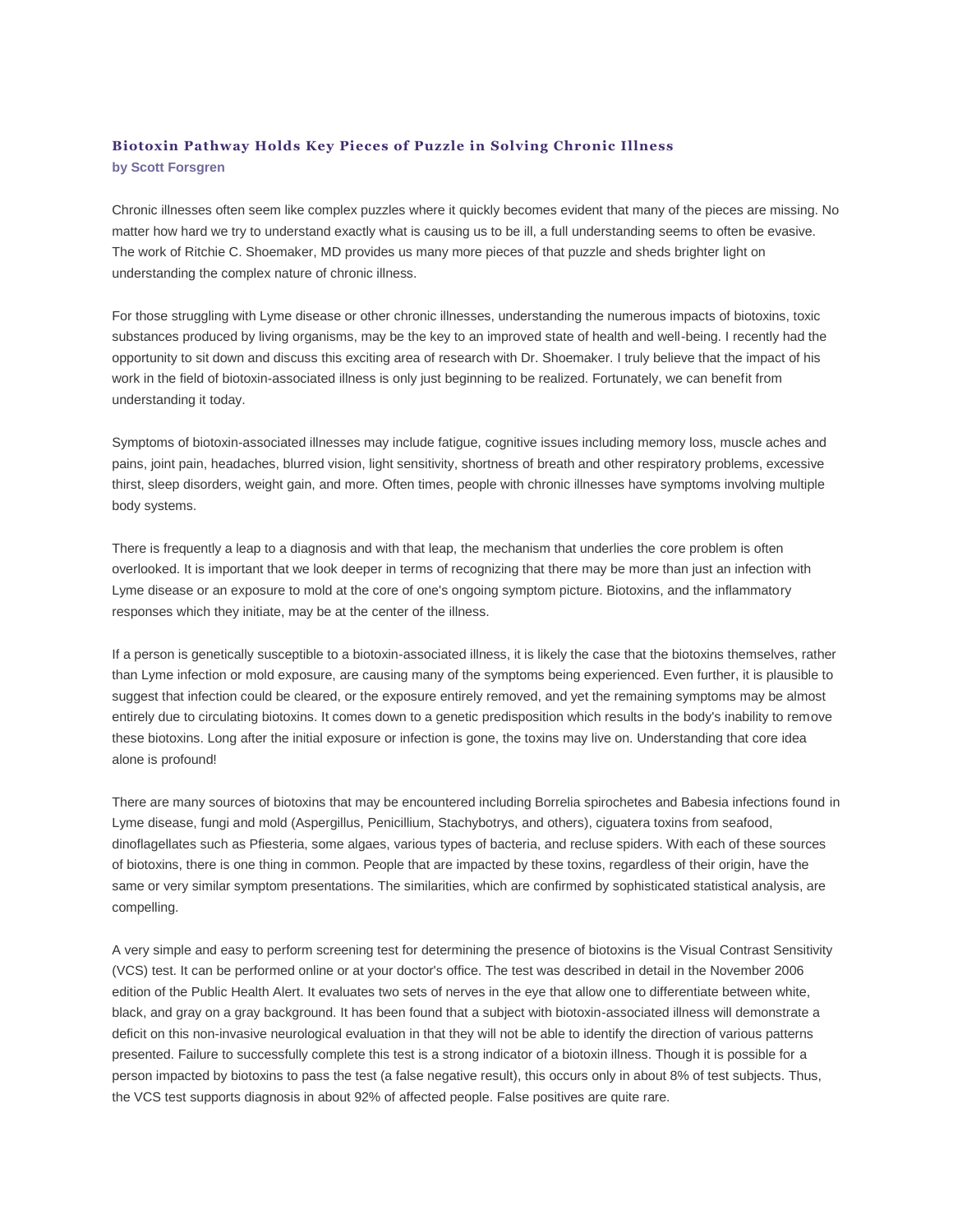Once a biotoxin enters the body, the resulting downstream effects can be largely predicted regardless of the origin of the biotoxin. Understanding one's genetic predisposition to a biotoxin-illness is a critical part of the journey back to health in many cases. For those with a diagnosis of Lyme disease, it is important to understand other potential sources of biotoxins that may be contributing to the overall state of illness. In many cases, ubiquitous mold biotoxins may be an additional source of exposure that should be investigated and a well-planned treatment strategy defined.

There are specific genotypes associated with specific susceptibility to biotoxins. For patients with Lyme disease or mold exposure, approximately 25% of the population has a genetic predisposition which results in an inability to clear biotoxins naturally. Understanding whether or not one is in this population can provide key insight into the cause of illness. Though the result may suggest a genetic make-up which cannot itself be corrected, once known, specific interventions can be put into play that may significantly improve the outcome.

The test is called HLA DR and it is commonly known as a test which provides insight into possible organ rejection after a transplant operation. Human Leukocyte Antigen (HLA) is a grouping of genes that lie on chromosome 6. In the case of biotoxins, HLA codes for whether or not a person is capable of clearing biotoxic substances following an exposure. For these people that are genetically incapable of clearing these toxic substances, biotoxins will continue to circulate within the body indefinitely and may reduce one's chances of recovery. There is generally no "selfhealing" in these cases without appropriate interventions.

Once the results of the HLA DR test are obtained, Dr. Shoemaker provides an interpretation guide which maps the HLA DR combination to specific conditions which may be associated. For example, some combinations are susceptible to mold biotoxins while others are susceptible to Lyme biotoxins while still others are susceptible to both mold and Lyme biotoxins in what is termed a "multi-susceptible" genotype. If the HLA DR test results in a combination that suggests any of these, it is time to better understand the "Biotoxin Pathway" and possible treatment options. These options may result in significant relief.

The "Biotoxin Pathway" illustrates an ongoing, amplifying cascade of events that starts with exposure to a biotoxin in those individuals who are genetically susceptible. The biotoxin then binds to Toll receptors, primarily in fat-cells and cells that line blood vessels, resulting in the production of proteins called cytokines which are involved in immune response and inflammatory processes. Cytokines recognize invaders and recruit additional cytokines in response. In the world of biotoxins, it is the biotoxin itself that continuously signals the body to produce more cytokines. It is this excess cytokine production that makes us feel unwell. Excess cytokines result in flu-like symptoms, body aches, temperature fluctuations, cognitive difficulties and other symptoms. This increase in cytokines has further downstream effects.

VEGF (vascular endothelial growth factor) is often reduced which leads to fatigue and reduced blood flow. Hypoperfusion, this resulting reduction in blood flow, results in a starving of cells for nutrients and oxygen. There is also an increase in MMP9 (matrix metalloproteinase) as the cytokine itself causes the white blood cells to release MMP9. MMP9 is a superb marker for the presence of excess cytokines.

MMP9 may be responsible for delivering inflammatory compounds out of the blood and into the brain which causes plaque formations similar to those seen in MS. In Lyme disease, MMP9 levels may skyrocket as the result of treatment with antibiotics and the resulting bacterial die-off in what is commonly referred to as a Herxheimer reaction. Taking this even further, if you give a Lyme-infected person antibiotics and they are not HLA-susceptible, they generally have an uneventful recovery.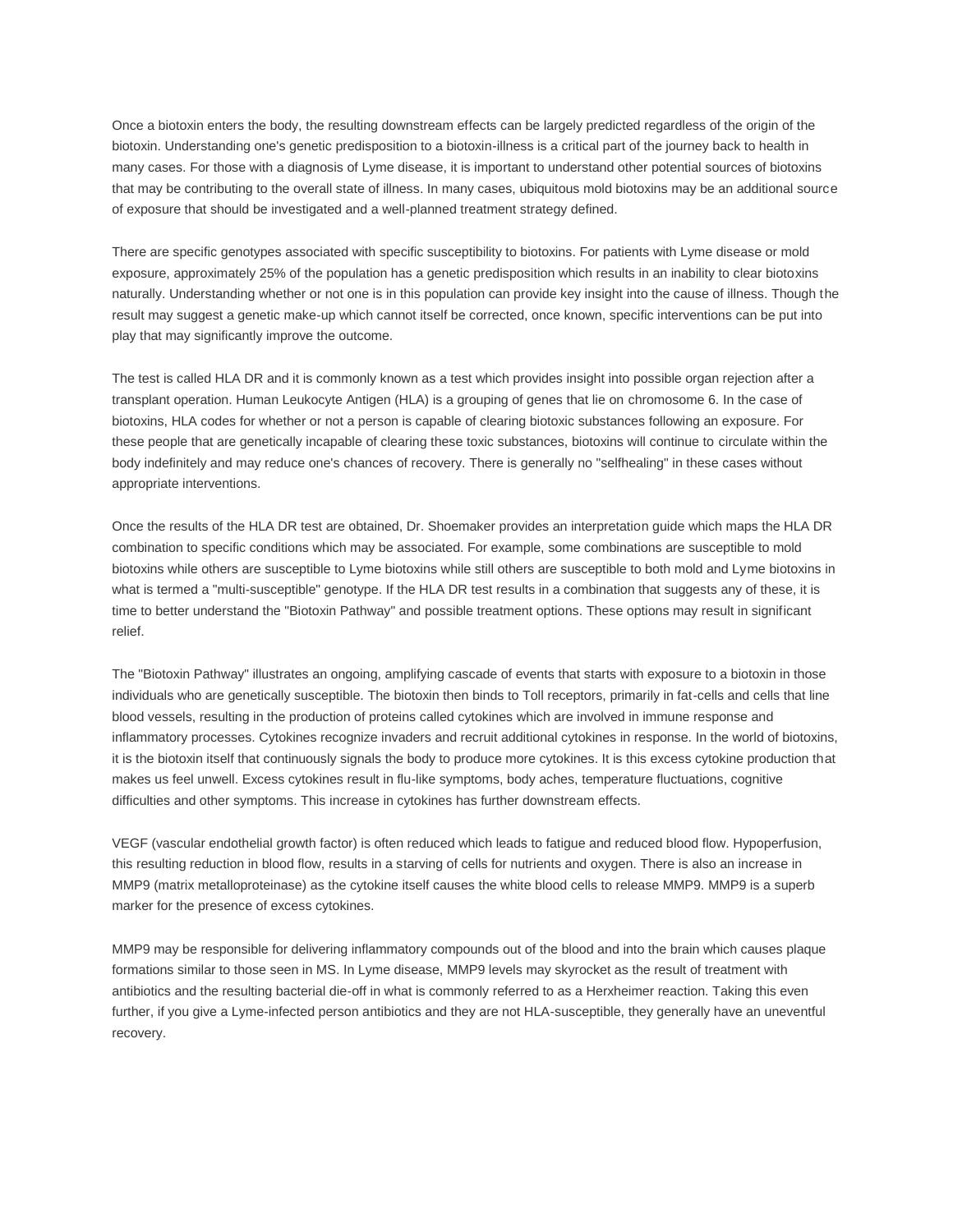An increase in cytokines may also trigger auto-immunity. There are three key types of antibodies observed in those with biotoxin-associated illnesses. These are myelin (the protective sheath around nerve cells) antibodies, gliadin (a protein found in gluten) antibodies, and cardiolipin antibodies which impact circulation in the small blood vessels.

There may be notable increases in markers which reflect activation of the complement system, namely in C3a and C4a. There is a significant difference in C3a and C4a levels between controls and the Lyme or mold population. In fact, C4a levels invariably become elevated, often as early as twelve hours after a tick bite. In the case of those with a moldsusceptible HLA type, C4a significantly increases within four hours after re-exposure to a moldy environment. C4a can be a helpful marker in determining whether or not a remediated home is still a danger for someone with mold biotoxin susceptibility. If C4a levels have been reduced via appropriate interventions and C4a levels rise upon reintroduction to the suspect environment, it is a sure sign that the environment is not safe for the patient.

We have seen some of the downstream effects that result from elevated cytokine levels resulting from biotoxin exposure in susceptible individuals. This is only the beginning. Beyond an increase in cytokines, there is an observed increase in leptin. Leptin is a hormone made by fat cells which helps to regulate the storage of fat. When leptin increases as the result of a biotoxin exposure and MSH (alpha melanocyte stimulating hormone) is reduced, people become obese and weight loss becomes difficult. Wait a minute! Who ever imagined that weight gain could be related to exposure to Lyme disease, to mold, or to any number of biotoxins?

MSH, which is made in the hypothalamus, is the most potent anti-inflammatory compound we have. It is responsible for regulating innate immune response and is involved in numerous hormone pathways. Reduced MSH is at the heart of the "Biotoxin Pathway" in that many negative downstream effects result when MSH is low. Of interest here is that in Lyme disease, chronic fatigue syndrome, mold illness and any other biotoxin illness regardless of the source of the biotoxin, MSH is low in about 95-98% of patients.

When MSH levels are low, people become sleep disturbed; they have chronic pain; they experience leaky gut syndrome; their recovery from illness is delayed; they develop multiple antibiotic resistant coagulase negative staph colonization (MARCoNS); they have frequent thirst as a result of lowered anti-diuretic hormone (ADH); they have a loss of libido due to a lowering of sex hormones and more.

MSH is involved in the production of melatonin and endorphins. This resulting lack of endorphins increases our perception of pain. MSH regulates the protective cytokine responses in the blood, skin, digestive tract, and respiratory membranes. Lowered MSH results in abnormalities in production of cortisol and fluctuations in ACTH (adrenocorticotropic hormone) which regulates adrenal function. It is when the biotoxin illness disrupts the production of MSH that so many of the symptoms begin to appear. When looking at the results of lab tests for reduced MSH and increased C4a, the difference between patients and controls is clear. Using these markers, the diagnostic accuracy of the Shoemaker model is compelling.

Now that the importance of the "Biotoxin Pathway" is understood, we shift focus to the interventions that can be put in place to improve one's state of wellness.

Cholestyramine (CSM) is a resin which has been historically used for lowering cholesterol. It has a positive charge that binds to a wide range of different lowmolecular- weight, negatively-charged toxins and helps to shuttle them out of the body through the digestive tract. It is not systemically absorbed. Without CSM, these toxins are largely reabsorbed and continue in circulation indefinitely. Though gastrointestinal side effects are not uncommon and include constipation and other digestive issues, less than 10% of patients stop using CSM due to the side effects experienced.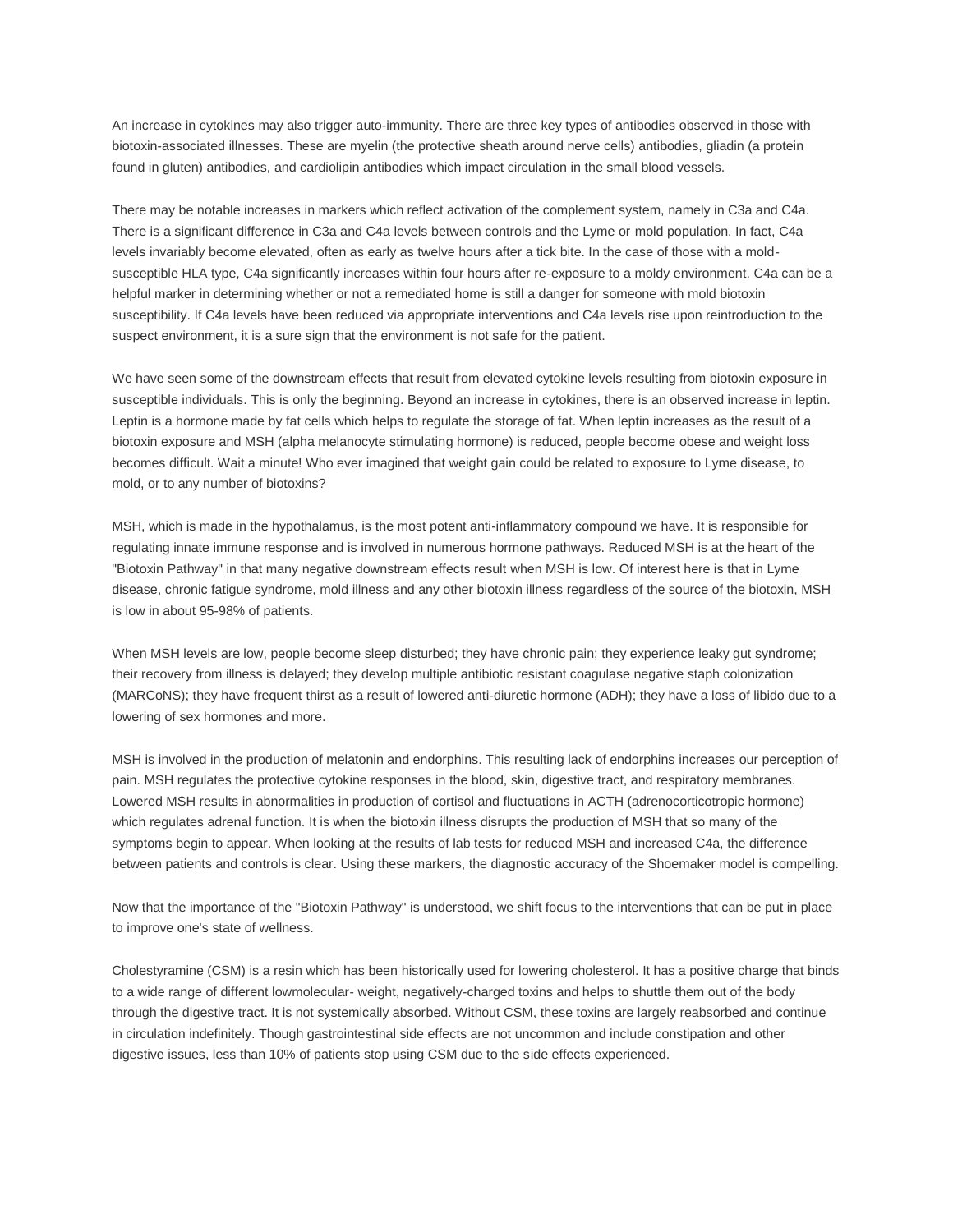Before one can expect to see results from CSM therapy, the source of the biotoxin must be addressed. This may mean treating Lyme disease or removing yourself from an ongoing mold exposure. If CSM therapy is implemented while there is a continued ongoing exposure to biotoxins, the likelihood of any lasting improvement is reduced and the patient will generally remain ill.

The vast majority of people treated with CSM will have a notable fall in C4a if the inflammatory activation from the biotoxins has not gone on too long. A small group of patients, especially those with longer-duration illnesses, may not see this fall in C4a while on CSM. Even in this small group, effective interventions have been recently identified.

If there is an ongoing infection, as may be the case in some patients with Lyme disease, C4a will often fall but slowly rises back to pre-treatment values after the cessation of treatment. This may be an indication that living Lyme organisms are stillpresent and may be an indication that further antibiotic therapy is justified. A rapid rise of C4a back to pre-treatment levels may also suggest that mold biotoxins are to blame.

Treatment for biotoxins will often incorporate targeted gene therapy using Actos. Actos is a drug approved for the treatment of diabetes that also has a significant number of benefits for those with biotoxin-associated illness. Beyond being antiinflammatory, Actos lowers leptin, lowers MMP9, raises VEGF, and positively affects other markers not discussed in the scope of this article. It is one of the most important interventions known in treating biotoxin illnesses.

In fact, for people with Lyme disease, CSM alone may create a significant intensification of symptoms similar to a Herxheimer reaction. This intensification is observed in over 50% of patients and is likely the result of a cytokine storm. This storm is effectively blocked by pretreatment use of Actos. This is a very important part of treating a biotoxin illness in someone with Lyme disease. CSM alone is generally more difficult for that patient to tolerate and less successful in terms of eventual outcome. The benefits of CSM therapy are limited to the binding of toxins; it cannot do more than that.

Unfortunately, Actos confers none of these important benefits if the patient continues to consume a high-glycemic index diet. Dr. Shoemaker specifically uses a noamylose diet that restricts the intake of carbohydrates, which contain amylose. These consist of wheat, rice, oats, barley, rye, bananas, and any vegetable that grows beneath the ground. Failure to implement this restriction will result in a less than optimal outcome.

Generally, if one corrects MARCoNS colonization, VEGF deficiencies, and avoids gliadin, treatment with CSM and Actos will result in more than 92% of patients showing a 75% or greater reduction in symptoms.

To summarize, in susceptible individuals, biotoxins lead to increased leptin, increased cytokines, increased MMP9, increased C4a, reduced VEGF, reduced MSH, reduced ADH, reduced sex hormones, changes in cortisol and ACTH, prolonged illness, resistant staphylococci colonizations, gastrointestinal problems, chronic pain, and sleep disturbances. All of these are downstream effects of the "Biotoxin Pathway" in an HLAsusceptible individual.

It is mind-boggling to try and comprehend the magnitude of the effect of these biotoxins on so many body systems. The beauty of understanding the "Biotoxin Pathway" however is, once understood, there are options for resolving the effects of the biotoxins and regaining health and wellness. Onward and upward!

## **Resources:**

Dr. Shoemaker has recently released a comprehensive web site on biotoxin illness at http://www.biotoxin.info. This site is a must read for anyone with chronic illness.